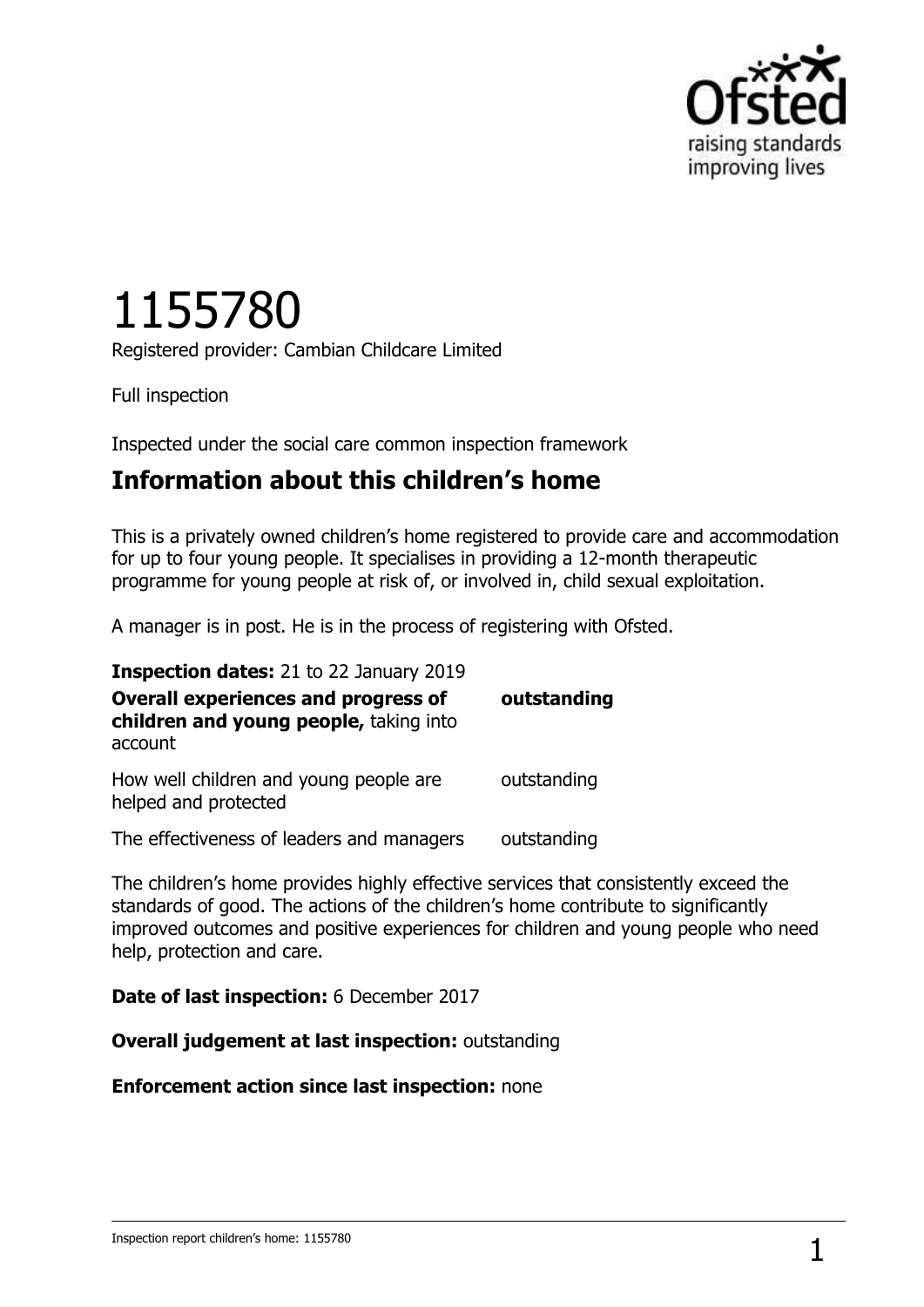

# **Recent inspection history**

| <b>Inspection date</b> | <b>Inspection type</b> | <b>Inspection judgement</b> |
|------------------------|------------------------|-----------------------------|
| 06/12/2017             | Full                   | Outstanding                 |
| 01/08/2016             | Full                   | Good                        |
| 14/04/2016             | Full                   | Inadequate                  |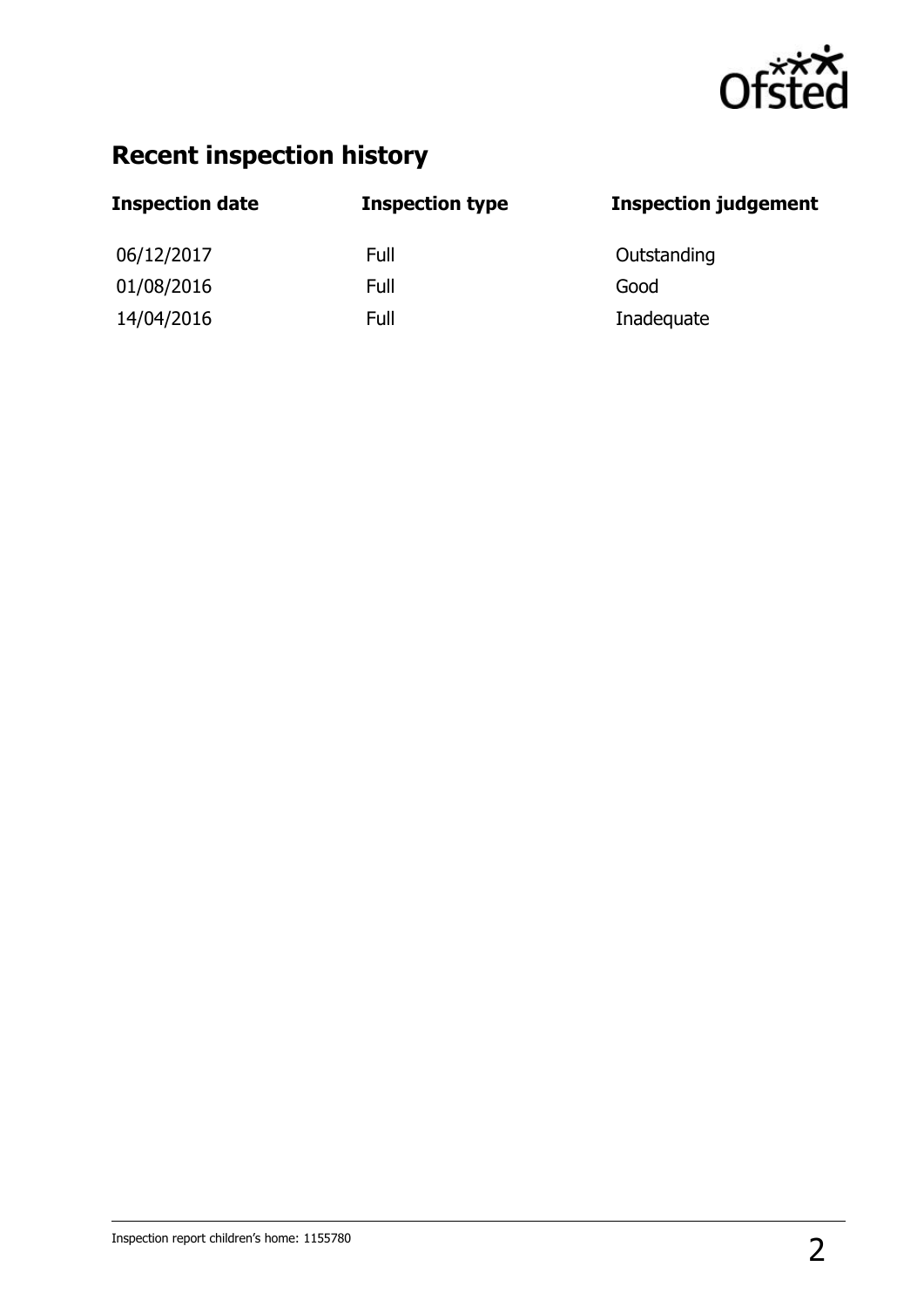

# **Inspection judgements**

#### **Overall experiences and progress of children and young people: outstanding**

Staff expertly promote young people's emotional health and well-being. They spend quality time with young people in a relaxing, homely environment. Staff have high aspirations for young people. They encourage them to achieve and be the best that they can be.

Staff utilise a very effective reward system to support young people to achieve their goals. Young people's hard work is recognised, praised and celebrated with a reward of their choice, such as buying new makeup and clothes. One young person is working towards a hot air balloon ride.

Young people flourish. They make significant progress towards all their personal goals. These include attending education, gaining employment and working towards an independent lifestyle. Young people are exceptionally motivated and, with support from staff, reflect on the amazing progress that they make.

Staff and managers know young people well. Staff provide incredibly nurturing and individualised care to young people and understand their needs. This knowledge is underpinned by the research that staff undertake about the impact of young people's previous experiences. This ensures that young people receive outstanding care from a highly skilled and empathetic staff team.

Staff and managers are dedicated and advocate strongly for young people. They question and challenge decisions made by others, ensuring that young people are central to any plans that are made. Consequently, young people feel listened to, they trust staff and develop meaningful and positive relationships with them.

Young people are fully prepared for their future. Staff promote young people's independence, ensuring that they have the appropriate life skills to secure a positive future. Staff expertly balance this with providing an exceptionally nurturing and caring environment. This approach allows young people to test out new skills in a safe way and to lean on staff for support if needed.

Care planning processes for young people moving in and out of the home are well considered. When young people move into the home they are fully informed and prepared, helping to reduce their anxiety at a difficult time.

When young people are preparing to leave the home, staff work diligently to ensure that their move is successful. For example, when a young person returned to her family home, staff also worked with her family. Sessions included topics such as behaviour management, communication skills and understanding the signs and risks of exploitation. This approach ensures the best possible outcomes for young people.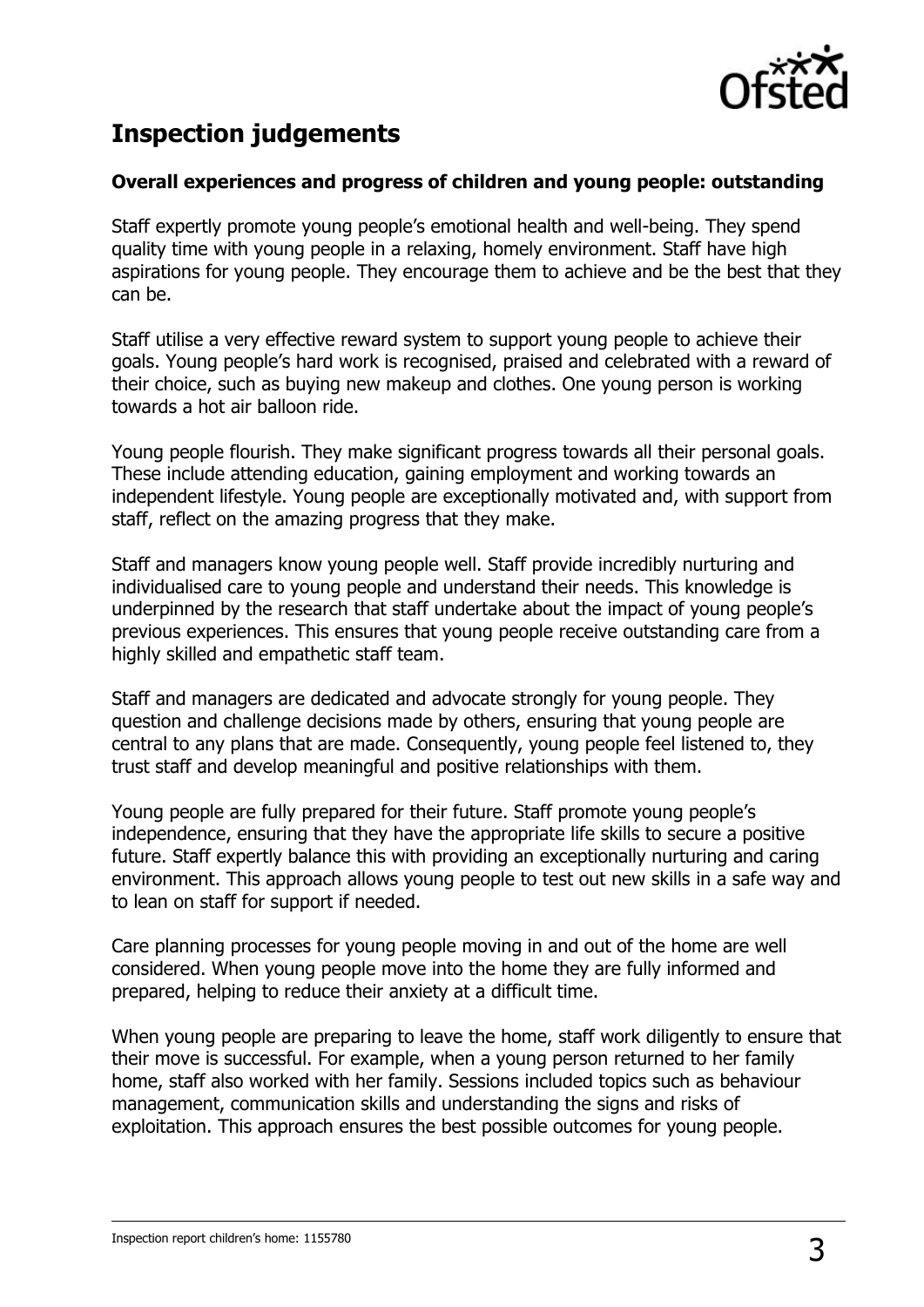

#### **How well children and young people are helped and protected: outstanding**

Young people living in this home are, or have been, at high risk of child sexual exploitation. Staff protect young people from these risks and keep them safe. Staff are extraordinarily knowledgeable about the risks of child sexual exploitation in the local area and the wider country. This knowledge is underpinned by research, which includes detailed information about young people's backgrounds and the risks that they have previously been exposed to. Risk assessments are individualised and highly effective, helping staff to deliver safe care.

Staff provide a safe and predictable environment for young people. As a result, there is a significant reduction in young people's previous risky behaviours. Young people now rarely go missing and incidents requiring the use of physical intervention are low in number.

On the rare occasions that incidents do happen, staff respond skilfully. The manager reviews all incidents thoroughly. He identifies learning, debriefs the staff team and delivers training to ensure that everyone's practice develops.

Staff undertake excellent individual work that is tailored to each young person's needs. Young people enjoy and invest in these sessions, which give them the skills to recognise risks and understand how to manage them in the future. A young person who previously lived at the home shared with the inspector that the staff had a positive impact on her life. She explained, 'They taught me how to keep safe and helped me understand risks and how to manage them better.'

#### **The effectiveness of leaders and managers: outstanding**

A new manager has recently started. He is well supported by the previous registered manager and the skilled and experienced deputy manager. The new manager has fresh and exciting ideas, which he has implemented. He has maintained and developed the already outstanding quality of care to ensure that young people consistently achieve the best possible outcomes.

Professionals are extremely complimentary of the service and highlight the excellent work that is completed by staff. For example, a social worker and an independent reviewing officer explained how the staff really understood the young people's needs, 'Their focus is always the young people.' Both professionals contributed to the excellent progress that young people make to the positive care that staff provide.

The manager has high expectations of the staff. He is continually developing them through highly effective team meetings and supervision sessions, often underpinned by research. Staff feel valued. They have access to an array of training and are encouraged to research additional courses and resources to develop their skills further. This has a positive impact on the quality of care that young people receive.

The manager recognises the positive work that staff undertake and the progress that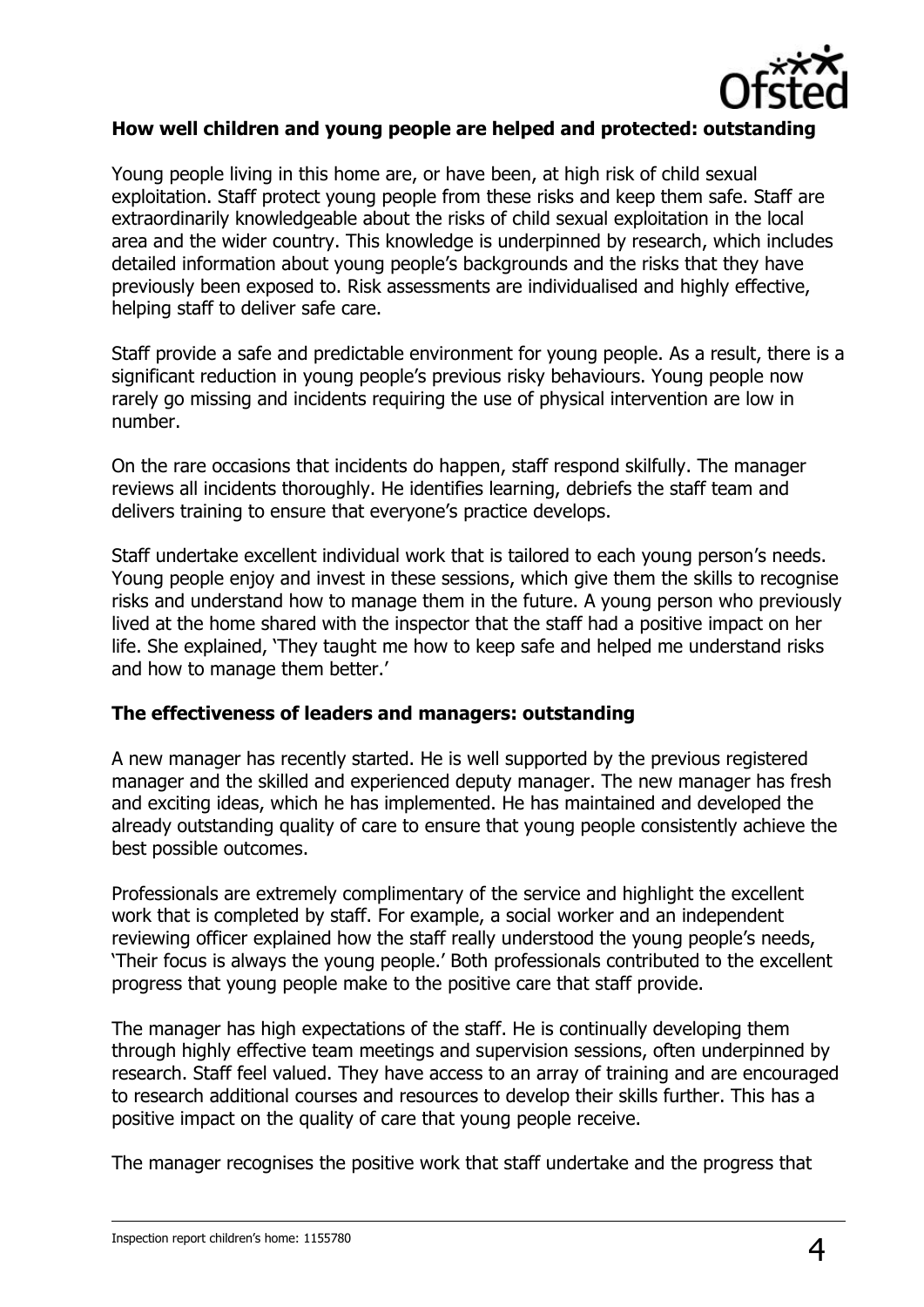

young people make. Everyone's achievements are celebrated, creating an inspirational and positive atmosphere.

# **Information about this inspection**

Inspectors have looked closely at the experiences and progress of children and young people. Inspectors considered the quality of work and the differences made to the lives of children and young people. They watched how professional staff work with children and young people and each other and discussed the effectiveness of help and care provided. Wherever possible, they talked to children and young people and their families. In addition, the inspectors have tried to understand what the children's home knows about how well it is performing, how well it is doing and what difference it is making for the children and young people whom it is trying to help, protect and look after.

Using the 'Social care common inspection framework', this inspection was carried out under the Care Standards Act 2000 to assess the effectiveness of the service, how it meets the core functions of the service as set out in legislation, and to consider how well it complies with the Children's Homes (England) Regulations 2015 and the 'Guide to the children's homes regulations including the quality standards'.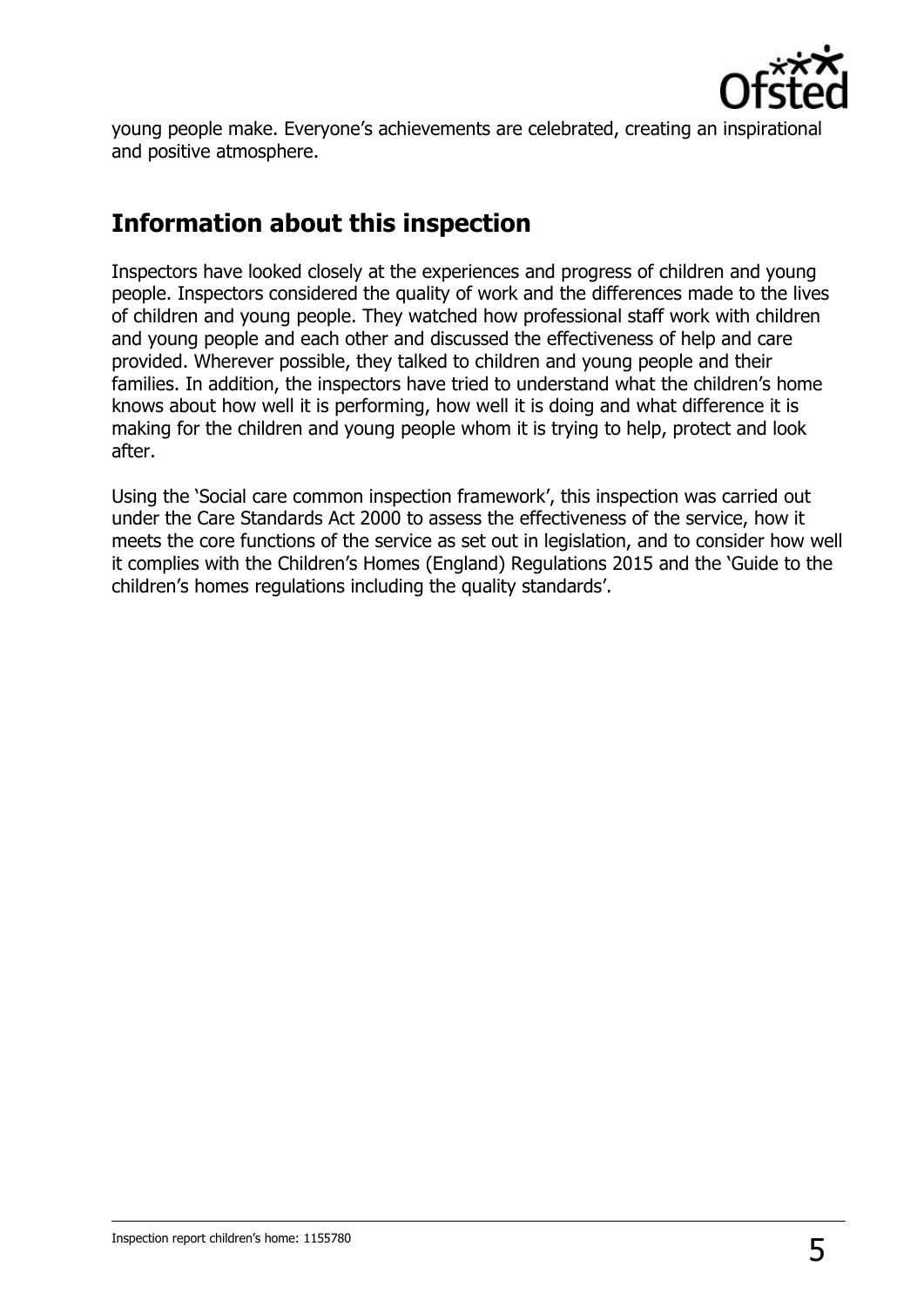

# **Children's home details**

**Unique reference number:** 1155780

**Provision sub-type:** children's home

**Registered provider:** Cambian Childcare Limited

**Registered provider address:** 4th Floor, Waterfront Manbre Wharf, Manbre Road, Hammersmith, London, Middlesex W6 9RH

**Responsible individual:** Michael Ore

**Registered manager:** post vacant

## **Inspector**

Lisa O'Donovan, social care inspector